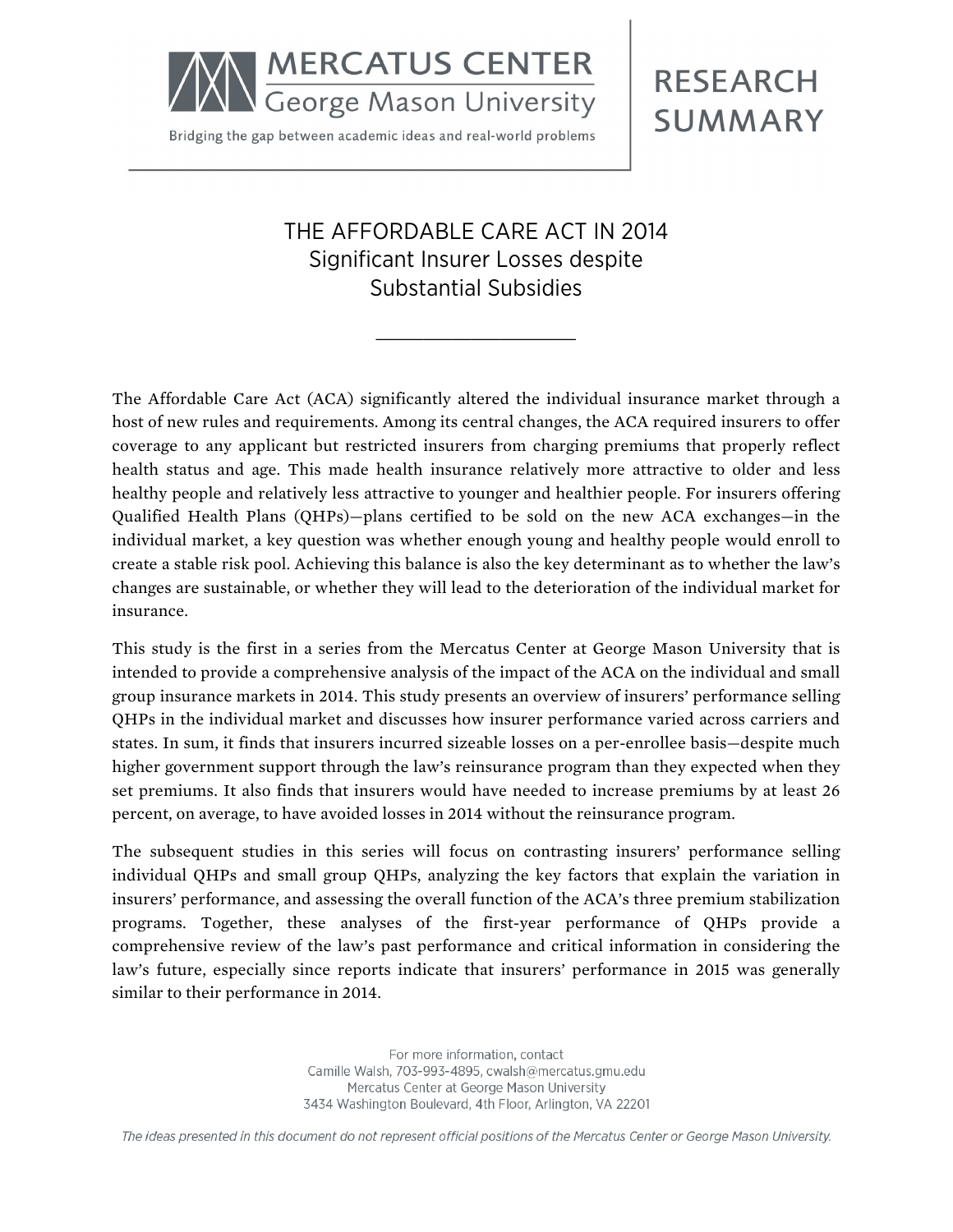To read this study in its entirety and learn more about the authors, Mercatus senior research fellow [Brian Blase,](http://mercatus.org/brian-blase) Galen Institute senior research fellow Doug Badger, and Heritage Foundation senior research fellow Edmund F. Haislmaier, please see "[The Affordable Care Act in 2014:](http://mercatus.org/publication/affordable-care-act-2014-significant-insurer-losses-despite-substantial-subsidies)  [Significant Insurer Losses despite Substantial Subsidies.](http://mercatus.org/publication/affordable-care-act-2014-significant-insurer-losses-despite-substantial-subsidies)"

#### KEY POINTS

- *Insurers suffered significant losses selling individual market QHPs in 2014*. These losses were well in excess of \$2.2 billion despite these insurers receiving net reinsurance payments of \$6.7 billion or \$833 per enrollee. These payments were at least 40 percent more per enrollee than insurers had expected through the reinsurance program when setting premiums.
- *Premiums in 2014 would have needed to be more than 25 percent higher to cover insurers' cost of offering individual market QHPs in the absence of the reinsurance program (which is set to expire this year) and assuming the same enrollment*. The premium increase would need to be much higher than that, however, to account for selection effects as relatively healthier people would be more deterred from the higher premiums than relatively less healthy people.
- *There was wide variation in insurer performance selling QHPs in 2014*. Insurers with narrow provider networks appear to have done relatively well, while the health insurance cooperatives (co-ops), established with government funding, incurred the greatest losses.

#### BACKGROUND ON REINSURANCE PROGRAM

To assist insurers in adjusting to the ACA's new requirements and to mitigate their risk, the law contained three premium stabilization programs—risk adjustment, reinsurance, and risk corridors. The reinsurance program, a three-year program to compensate insurers for large claims incurred by "high risk individuals in the individual market," is an explicit subsidy of individual market plans. When insurers set premiums for 2014, they expected that they would receive payment for 80 percent of per-enrollee claims between \$60,000 and \$250,000 through the reinsurance program. The Congressional Budget Office estimates that the reinsurance program lowered premiums by 10 percent in 2014.

#### LARGE INSURER LOSSES DESPITE LARGER THAN EXPECTED REINSURANCE PAYMENTS

Insurers suffered substantial losses in 2014 despite receiving much larger reinsurance payments per enrollee than they expected when setting premiums. Largely as a result of having fewer enrollees than expected, the reinsurance program was eventually made about 40 percent more generous than originally announced, paying 100 percent of the cost of per-enrollee claims between \$45,000 and \$250,000. The net reinsurance payments totaled \$6.72 billion, or \$833 per QHP enrollee in the individual market in 2014.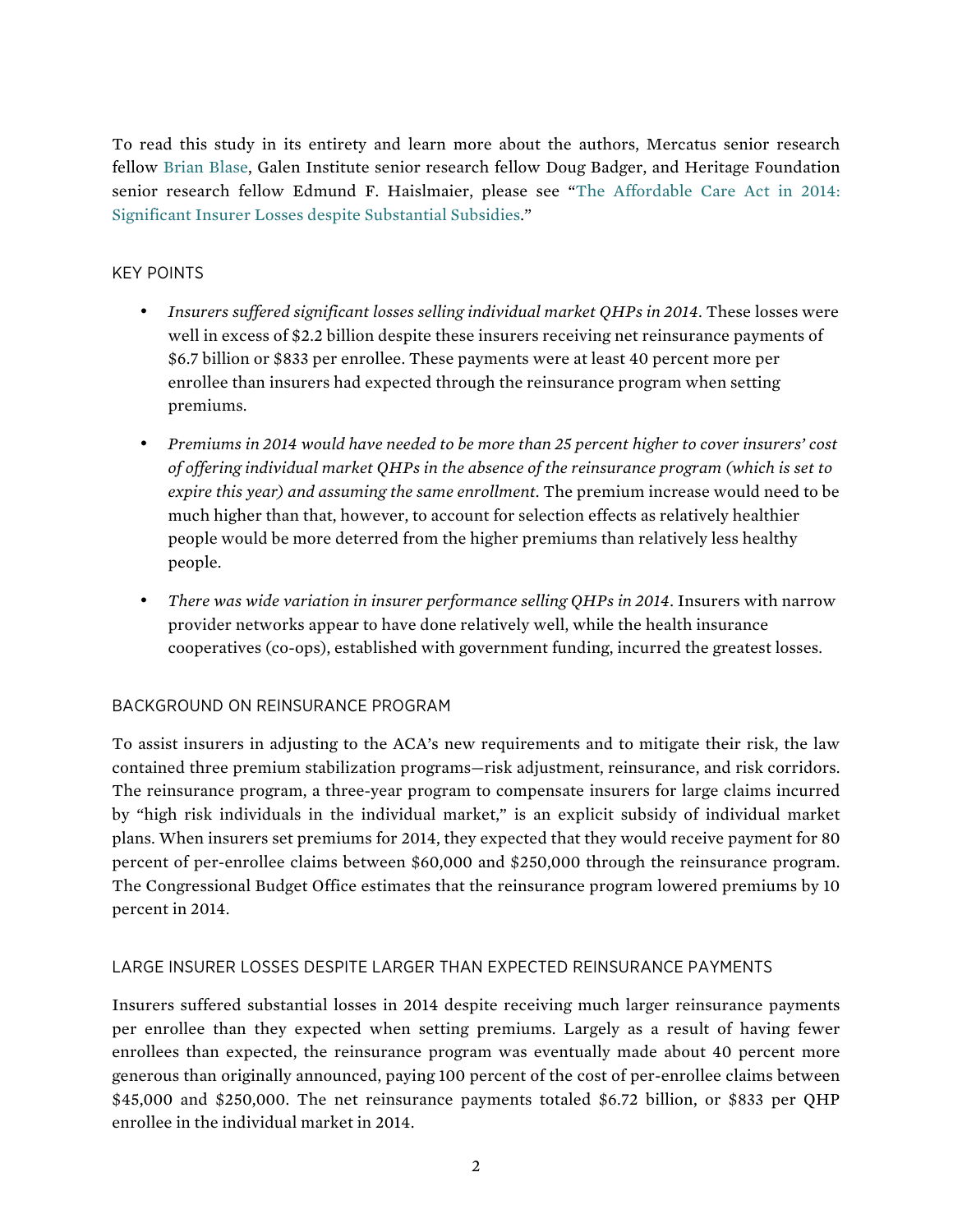In aggregate, the 289 individual market QHPs collected \$35.76 billion in premium income and paid claims of nearly \$37.30 billion in 2014. This does not account for administrative costs—additional expenses that typically amount to about 15 percent of premiums. The risk corridor program, which was intended to transfer money from generally profitable insurers selling QHPs to generally unprofitable ones, ran a deficit of nearly \$2.2 billion for individual market QHPs in 2014. However, the risk corridor program was designed to reimburse only a portion of insurer losses, which means overall losses were substantially greater than \$2.2 billion.

#### PROJECTING PREMIUMS WITHOUT THE REINSURANCE PROGRAM

Insurers incurred large losses in 2014 despite receiving \$6.72 billion in net reinsurance payments for their individual market QHPs. The average loss ratio (medical claims paid divided by premium income) for the 289 QHPs equaled 1.110 when weighting QHPs by claims. This loss ratio suggests that premiums for individual market QHPs will have to rise significantly when the reinsurance program ends. Assuming that insurers generally need at least 15 percent of premiums to cover administrative expenses, premiums in 2014 were roughly 26 percent too low, on average, to cover insurers' full costs of offering individual market QHPs.

If average premiums had been 26 percent higher, however, that would have lowered total enrollment and increased selection effects. Relatively healthy people and higher income enrollees, who qualify for little or no subsidies that make the insurance more attractive, would have been deterred to a greater degree than people who expected to use more healthcare services. As a result of this dynamic effect, the average premium increase would likely have needed to be substantially greater than 26 percent for insurers to break even on their QHPs in 2014.

### INSURER PERFORMANCE VARIED SIGNIFICANTLY

Although the evidence is not conclusive, differences in insurer performance in 2014 indicate that carriers with narrower networks were more successful in controlling claim costs. Kaiser was the insurer with a sizeable market share that performed the best in 2014. Blue Shield of California, which made the highest amount of payments into the risk corridor program, offered narrow network exchange plans in 2014. Moreover, QHPs offered by carriers whose principal pre-ACA business in the state was Medicaid managed care also performed relatively well in 2014.

The insurance co-ops set up through the ACA were the worst performing group of insurers. The co-ops' average per-enrollee medical claims equaled \$6,120—more than 22 percent above the average for all insurers. The third paper in the series will offer a more detailed analysis of insurer performance in 2014, including an examination of the effects of state decisions to expand Medicaid and adopt the transition policy allowing non-ACA-compliant coverage to continue.